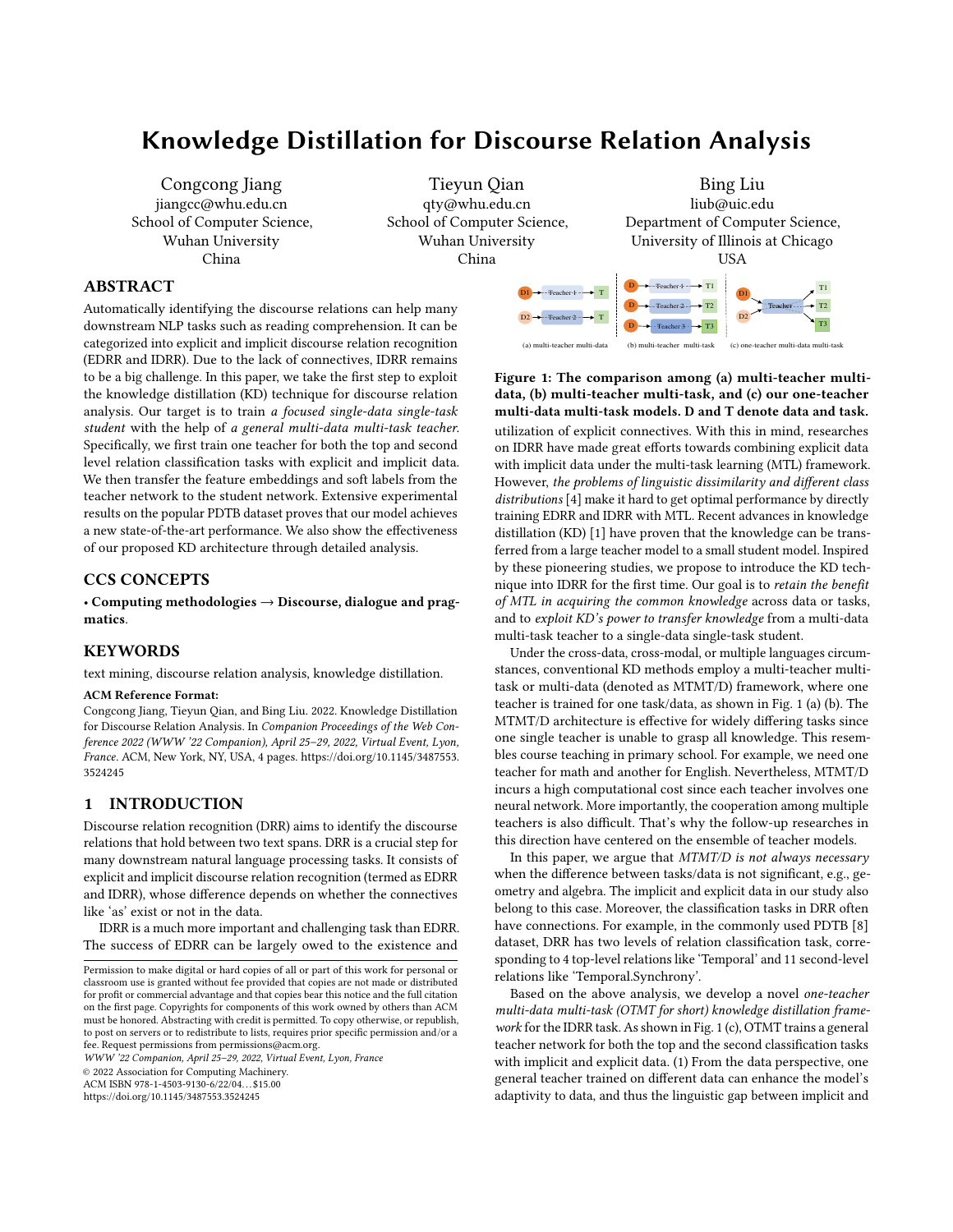explicit data can be naturally closed. (2) From the task perspective, one general teacher trained for different tasks can enforce the model to learn the connections, including the shared parameter space and the public features among tasks. When the model converges for all optimization objectives, it is empowered with the ability of generalization across tasks. (3) From the complexity perspective, one general teacher shares the data and the encoder structure in the same parameter space. As a result, it has the benefit of a small model size and also avoids the complicated ensemble procedure of multiple teacher models.

After training the general teacher network, its outputs are passed as training signals to supervise two separate student networks. Note that the student model focuses on the top/second classification task and is trained with implicit data only to alleviate the potential hurt caused by the mixture of explicit data. The experimental results on PDTB show that our proposed model achieves a new-state-of-theart performance.

#### 2 METHODOLOGY

## 2.1 Problem Definition and Model Overview

**Problem Definition** Given a discourse argument pair  $A = \{a_1, a_2\}$ ,...,  $a_{l1}$ } and  $B = \{b_1, b_2, ..., b_{l2}\}$ , where l1 and l2 denote the number of words in  $A$  and  $B$ , DRR aims to predict the discourse relation. There are two relation classification tasks (4 top-level and 11 secondlevel). DRR is categorized into EDRR and IDRR where EDRR has been well addressed. We are interested in both the top and second level relation classification tasks on implicit data, and deploy the explicit data to assist IDRR.

Model Overview The architecture of our proposed one generalteacher multi-data multi-task (OTMT) model is shown in Figure [2.](#page-1-0) It consists of one teacher network and two separate student networks. The teacher network is large and general. It takes both explicit and implicit data as input and performs three tasks: the masked language modeling task  $(T_m)$ , the top level classification task  $(T_t)$ , and the second level classification task  $(T_s)$ . Two student networks are small and specific. They take the implicit data as input only and deal with a single task, i.e., one is for  $T_t$  and the other for  $T_s$ . For simplicity, we draw one of them in Fig. [2.](#page-1-0)

Base Encoder Following previous studies [\[3,](#page-3-4) [6,](#page-3-5) [7\]](#page-3-6), we adopt several Pre-trained Language Models (PLMs) including BERT, RoBERTa, and XLNet as the base encoder for both the teacher and student networks. PLMs have some special symbols: [MASK] is used to replace the masked tokens. [CLS] denotes the overall representation for the entire sentence. [SEP] is used to separate sentences. Each argument pair is input into the base encoder as follows:

<span id="page-1-1"></span>
$$
[CLS], a_1, ..., a_{l1}, [SEP], [MASK], b_1, ..., b_{l2}, [SEP].
$$
 (1)

#### 2.2 Teacher Network

We first present our general teacher network for multi-data and multi-task. We use explicit and implicit data, and perform the top level and second level relation classification and an additional auxiliary masked language modeling (MLM) task to train the teacher network. By doing this, the teacher is equipped with deep and wide knowledge: it not only encodes the connections among different tasks, but also adapts to various types of data.

<span id="page-1-0"></span>

Figure 2: The model architecture: (a) model overview, (b) transfer matrix, and (c) base encoder. The blue dashed line indicates the *teacher*  $\Rightarrow$  *student* knowledge transfer.  $\mathcal{F}$  denotes a fully connected layer.

Multi-Data Our ultimate target is to train a good student for IDRR, thus the teacher network itself should also have the ability of handling implicit data. Moreover, by "seeing" explicit data, the teacher learns more knowledge about the relation sense between two arguments and also alleviates the data sparsity problem. That's why we take both explicit and implicit data as input to the teacher.

Connectives are strong signs for discourse relations. To exploit the connectives in explicit samples, we propose to align the explicit data with implicit ones. Specifically, we replace the connectives in explicit data with one or multiple [MASK] depending on whether the explicit connective contains one or multiple tokens. Meanwhile, we supplement a [MASK] for each implicit argument pair. The alignment operation enforces the [MASK] symbol to learn the semantic of connectives. Both explicit and implicit data are sent into the base encoder, as shown in Eq. [1.](#page-1-1) We then get the vector representation of the input argument pair:

$$
t_{[CLS]}, t_1^a, ..., t_{l1}^a, t_{[SEP]}, t_{[MASK]}, t_1^b, ..., t_{l2}^b, t_{[SEP]},
$$
 (2)

where  $t$  denotes the token embedding in the teacher network.

Multi-Task The teacher network performs both the top and second level relation classification  $T_t$  and  $T_s$ , such that the model not only learns the task connection but also enhances the generalization ability across tasks. Furthermore, recall that we have aligned the explicit and implicit data. To better explore the real connectives in explicit data, we add another connective prediction task  $T_m$  to recover the masked connective in the teacher network. In summary, the teacher model performs three related tasks, i.e.,  $T_t$ ,  $T_s$ , and  $T_m$ .

We use the representation  $t_{\text{[CLS]}}$  and  $t_{\text{[MASK]}}$  for  $T_t$  and  $T_s$  since  $t_{\left[\texttt{CLS}\right]}$  encodes the information for the entire argument pair and  $t_{\mathsf{[MASK]}}$  encodes the information for connectives. We also use  $t_{\mathsf{[MASK]}}$ in explicit samples for  $T_m$  since the connective is actually known for explicit data. Formally, we have:

$$
\boldsymbol{p}_{t|s,m|c}^T = \text{softmax}(\mathbf{W}_{t|s,m|c}^T \boldsymbol{t}_{\text{[MASK]}|\text{[CLS]}} + \boldsymbol{b}_{t|s,m|c}^T),\tag{3}
$$

$$
\boldsymbol{p}_{mlm}^T = \text{softmax}(\mathbf{W}_{mlm}^T \boldsymbol{t}_{[MASK]} + \boldsymbol{b}_{mlm}^T), \tag{4}
$$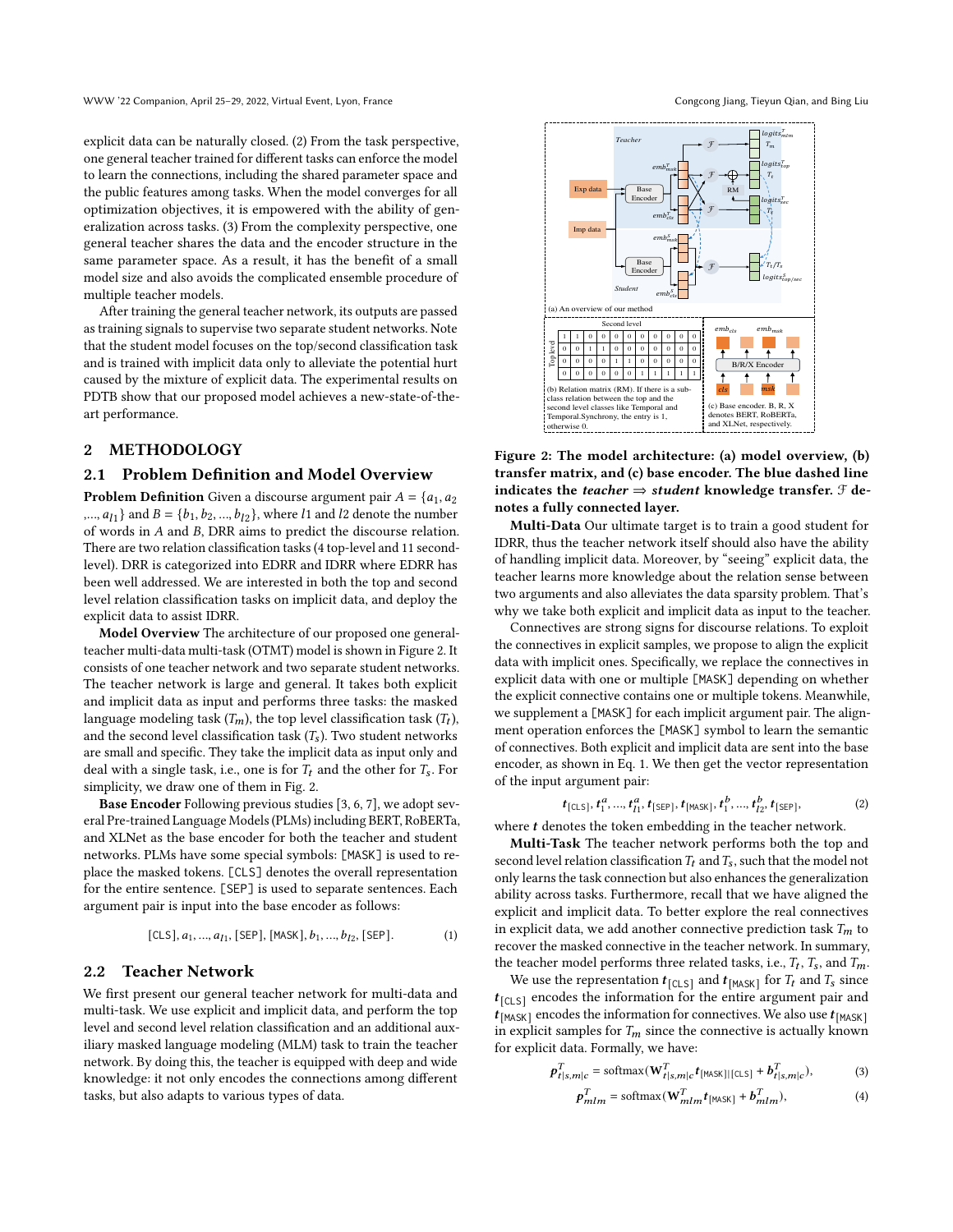where  $p$  is the prediction logits, W and  $b$  are weight matrix and bias.  $t$ ,  $s$ , and  $mlm$  denote the top and second level classification task, and the masked connective prediction task.  $c$  and  $m$  denote using  $t_{\mathsf{[CLS]}}$  and  $t_{\mathsf{[MASK]}}$  for relation classification. The superscript denotes the teacher network.

The top level discourse relations are course-grained, and each top level relation corresponds to two or more second level ones. The classification task usually becomes harder when the number of categories increases, which also holds for  $T_s$ . To address this problem, we consider to make use of the relation between the top and the second level classes to guide  $T_s$ . We introduce a relation matrix (RM). If a relation belongs to the second level class, it must belong to the corresponding top level class too, and the entry in RM is 1 otherwise 0, as shown in Fig. [2](#page-1-0) (b). RM is used as the constrains of the prediction logits between  $T_t$  and  $T_s$ .

<span id="page-2-1"></span>
$$
\boldsymbol{p}_{t,c|m}^T = \gamma * \mathbf{W}_{RM} \boldsymbol{p}_{s,c|m}^T + (1 - \gamma) * \boldsymbol{p}_{t,c|m}^T,
$$
(5)

where  $W_{RM}$  is the weight matrix for the relation matrix RM, and  $\gamma$  $(0 < y < 1)$  is the coefficient.

Training Loss for Teacher Network We adopt the cross entropy loss between the predicted logits and ground truth labels for training each of three tasks in the teacher network.

$$
\mathcal{L}_{t|s}^{T} = -\sum_{j=1}^{|I|/|E|} \sum_{i \in \{c,m\}} \mathbf{y}_{t|s,j}^{T} * \log(\mathbf{p}_{t|s,i,j}^{T}),
$$
\n
$$
\mathcal{L}_{m l m}^{T} = -\sum_{j=1}^{|E|} \mathbf{y}_{m l m,j}^{T} * \log(\mathbf{p}_{m l m,j}^{T}),
$$
\n(6)

where  $y$  is ground truth labels and  $p$  is the predicted logits.  $j$  is the index of training samples,  $I$  and  $E$  denote the set of training samples of implicit and explicit data, respectively. The final loss  $\mathcal{L}^T$  for the teacher network is the linear combination of the losses on three tasks.

<span id="page-2-2"></span>
$$
\mathcal{L}^T = (1 - \lambda) * (\mathcal{L}_t^T + \mathcal{L}_s^T) + \lambda * \mathcal{L}_{mlm}^T,
$$
  
where  $\lambda$  (0 <  $\lambda$  < 1) is the coefficient. (7)

We train the teacher network and save the teacher model that performs the best on the validation set of the IDRR task for knowledge distillation.

# 2.3 Student Network

As shown in Fig. [2,](#page-1-0) the student model takes implicit data as the only input, and trains one network for the top and the second level classification task  $T_t$  and  $T_s$  separately. This means the student network is for single-data single-task such that it can be much focused and specific. Also note that there is no connective prediction task  $T_m$  since there is no explicit data in the student at all.

The student model adopts the base encoder with the same structure and same size as that in teacher network. After that, we can get the vector representation of the input argument pair as follows:

$$
s_{task, [\text{CLS}]}, s_{task, 1}^a, ..., s_{task, [\text{SEP}]}, s_{task, [\text{MASK}]}, s_{task, 1}^b, ..., s_{task, [\text{SEP}]}, \quad (8)
$$

where s denotes the token embedding in the student network. Note that two student networks have their own parameter space. For clarity, we use  $task \in \{top, sec\}$  to denote either the top or the second level classification task in the student networks.

Similar to the teacher network, we use the representation  $s_{task, \lceil \text{CLS} \rceil}$ and  $s_{task,[\text{MASK}]}$  for the top and second level classification.

$$
\boldsymbol{p}_{task,m|c}^{S} = \text{softmax}(\mathbf{W}_{task,m|c}^{S}s_{task,[\text{MASK}][[\text{CLS}]} + \boldsymbol{b}_{task,m|c}^{S}), \quad (9)
$$

where  $\boldsymbol{p}$  is the prediction logits, W and  $\boldsymbol{b}$  are weight matrix and bias. c and *m* denote using  $s_{task,[\text{CLS}]}$  and  $s_{task,[\text{MASK}]}$  for relation classification. The superscript  $S$  denotes the student network.

We adopt the cross entropy loss between the predicted logits and ground truth labels for training two separate student networks:

$$
\mathcal{L}_{task,g}^{S} = -\sum_{j=1}^{|I|} \sum_{i \in \{c,m\}} y_{task,j}^{S} * log(p_{task,i,j}^{S}),
$$
(10)

where **y** is ground truth labels and  $p$  is the predicted logits for the classification tasks. The subscript  $q$  denotes that this is the loss for ground truth labels.

## 2.4 Knowledge from Teacher to Student

To effectively transfer knowledge from the general multi-data and multi-task teacher to the single-data and single-task student networks, we propose to exploit two types of information learned by the teacher model including the soft labels and the feature vectors.

Transferring Soft Labels The teacher network also performs the top and second level relation classification tasks during the training process. The prediction made by the saved teacher network represents the teacher's judgement on the samples and contains rich inter-class information. Hence we transfer such knowledge in the form of soft labels to supervise the student network.

$$
\mathcal{L}_{task,s}^{S} = \sum_{j=1}^{|I|} \sum_{i \in \{c,m\}} \frac{p_{task,i,j}^T}{\tau_{task}} * log(p_{task,i,j}^S),
$$
(11)

where  $\boldsymbol{p}^T$  and  $\boldsymbol{p}^S$  are the predictions generated by the saved teacher network and the student network using the same instance.  $\tau$  is the temperature commonly used in knowledge distillation. The subscript *s* denotes that this is the loss for soft labels.

Transferring Feature Vectors Different from the student network, the teacher takes both the explicit and implicit data as input, and these two types of data are trained in one general teacher network within a multi-task framework and the shared parameter space. Hence the feature vectors obtained from the teacher network are informative. Based on this, we transfer them to the student network in addition to the soft labels, which is done by letting the feature vectors from the student as close as possible to those from the teacher.

$$
\mathcal{L}_{task,v}^{S} = \sum_{j=1}^{|I|} \sum_{i \in \{c,m\}} 1 - sim(s_{task,i,j}, t_{task,i,j}),
$$
(12)

where *sim* is the cosine similarity function.  $s_{task,i}$  and  $t_{task,i}$  are feature vectors in student and teacher network, respectively. The subscript  $v$  denotes that this is the loss for feature vectors.

Training Loss for Student Network In order to train each student network, we need to optimize the prediction and knowledge distillation targets at the same time. Hence the overall loss for the student network is defined as follows:

<span id="page-2-0"></span>
$$
\mathcal{L}_{task}^{S} = \mathcal{L}_{task,g}^{S} + \alpha * \mathcal{L}_{task,s}^{S} + \beta * \mathcal{L}_{task,v}^{S},
$$
\n(13)

where  $g$ ,  $s$ ,  $v$  denote the loss for ground truth labels, soft labels, and features vectors.  $\alpha$  and  $\beta$  are hyper-parameters.

# 3 EXPERIMENTS

#### 3.1 Settings

We adopt 4 top-level and 11 second-level relations as categories in PDTB 2.0 [\[8\]](#page-3-3) for DRR, and use the Ji split [\[2\]](#page-3-7) and accuracy and macro-averaged F1 metrics for the top level task, and use Ji [\[2\]](#page-3-7),